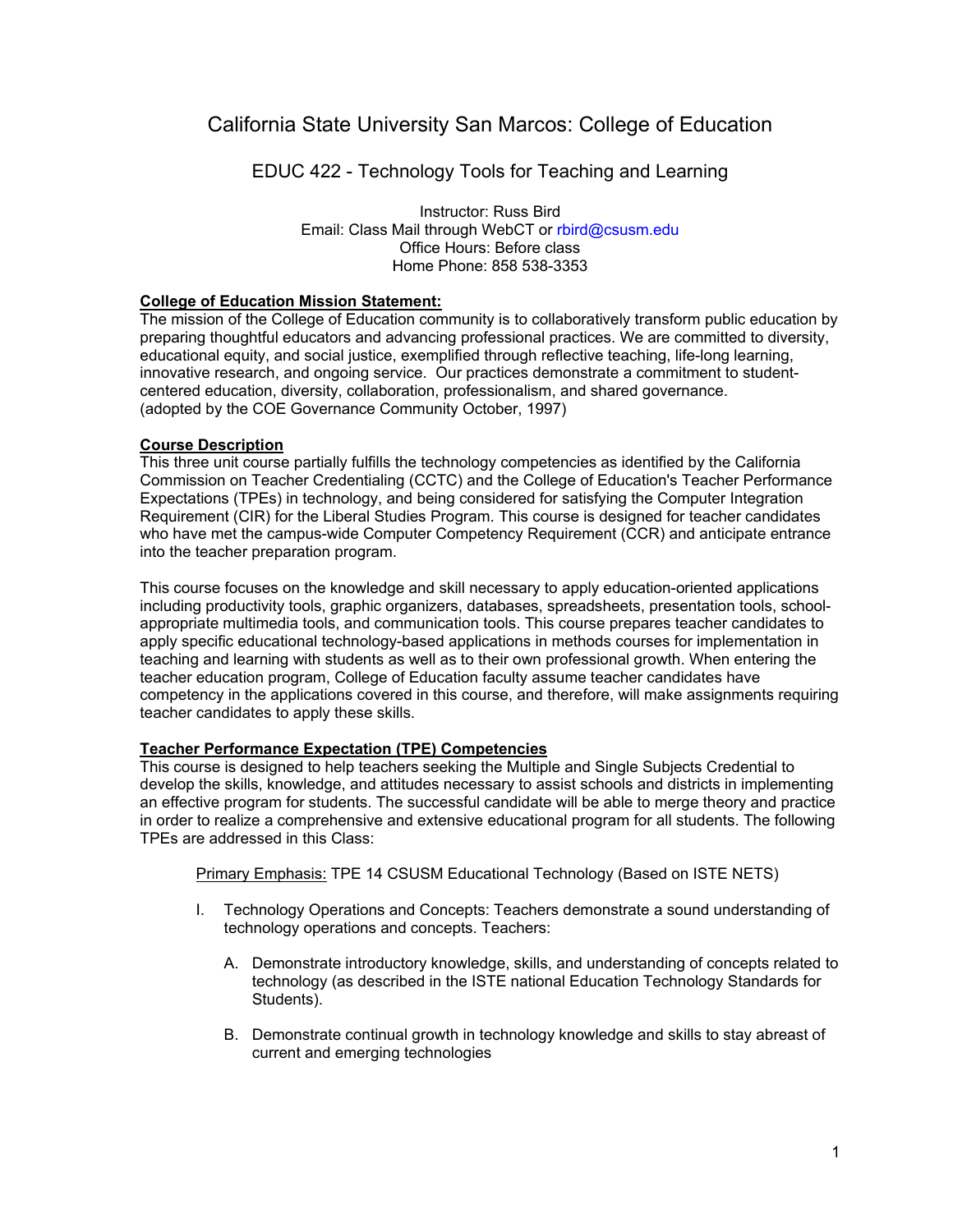- V. Productivity and Professional Practice: Teachers use technology to enhance their productivity and professional practice. Teachers:
	- A. Use technology resources to engage in ongoing professional development and lifelong learning.
	- B. Continually evaluate and reflect on professional practice to make informed decisions regarding the use of technology in support of student learning.
	- C. Apply technology to increase productivity.
	- D. Use technology to communicate and collaborate with peers, parents, and the larger community in order to nurture student learning.
- VI. Social, Ethical, Legal, and Human Issues: Teachers understand the social, ethical, legal, and human issues surrounding the use of technology in PK-12 schools and apply those principles in practice. Teachers:
	- A. Model and teach legal and ethical practice related to technology use.
	- B. Apply technology resources to enable and empower learners with diverse backgrounds, characteristics, and abilities.
	- C. Identify and use technology resources that affirm diversity.
	- D. Promote save and healthy use of technology resources.
	- E. Facilitate equitable access to technology resources for all students.

#### Secondary Emphasis:

- TPE 4 Making Content Accessible
- TPE 5 Student Engagement
- TPE 6 Developmentally Appropriate Teaching Practices
- TPE 7 Teaching English Language Learners
- TPE 12 Professional, Legal, and Ethical
- TPF 13 Professional Growth

**Course Objectives:** Teacher Candidates will demonstrate competency in:

- 1. Meeting the ISTE Standards I, V, VI outlined above
- 2. Using a set of educational technology tools that are applied in teaching and learning within the credential program and used in public school settings; and
- 3. Setting up an electronic portfolio for completion in the CSUSM teacher credentialing program.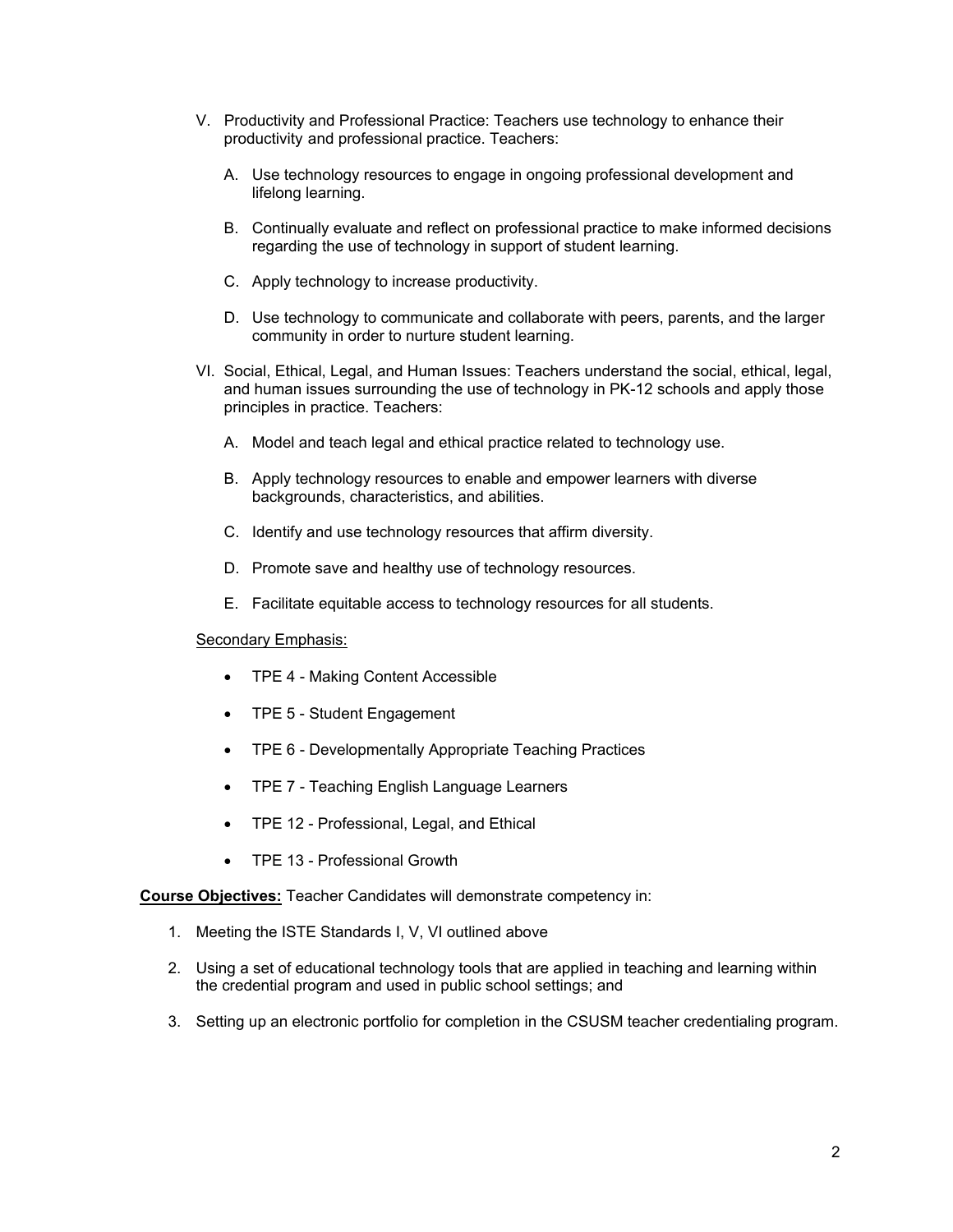# **Prerequisites**

The prerequisite for this course is completion of the campus-wide computer competency requirement. This can be fulfilled by successful completion of one of the following:

- Taking the CSUSM CCR assessment or equivalent course.
- Completion of an approved computer literacy course at the community college level.

**Required Supplies:** Bring every class meeting

- 1. ISTE/CUE Student Membership \$25.00
- 2. 50 page Spiral Notebook \$1.00
- 3. 1 Mass Storage Device, either:
	- At least 100 MB Zip Disk \$10 You will need a Zip Drive at home
	- At least 64 MB USB key drive \$25
		- I recommend the Lexar (Fry's)
- 4. Stereo headphones

## **College of Education Attendance Policy:**

"Due to the dynamic and interactive nature of courses in the College of Education, all students are expected to attend all classes and participate actively. At a minimum, students must attend more than 80% of class time, or s/he many not receive a passing grade for the course at the discretion of the instructor. Individual instructors may adopt more stringent attendance requirements. Should the student have extenuating circumstances, s/he should contact the instructor as soon as possible."

## **Attendance and Participation**

A good student (and soon to be teacher) is one who adheres to standards of dependability and promptness. If more than 2 class sessions are missed or there is tardiness (or leave early) for more than 3 sessions, the teacher candidate cannot receive an A. If more than 3 class sessions are missed the grade earned cannot exceed a C. Late assignments will be penalized. If extraordinary circumstances occur, please make an effort to contact the instructor. **Remember that communication is the key to success in this class and as a teacher.** Students are required to use WebCT email and check it at least two times per week to communicate with instructor and peers.

#### **Plagiarism and Cheating**

You have decided to become a teacher. You are willingly becoming a role model. You are going to be held to a higher standard than most professions. Academic dishonesty will not be tolerated and will result in a failing grade for this course and will be reported to the University. This shouldn't even be an issue now that you have chosen to become a teacher.

#### **Authorization to Teach English Language Learners**

The CSUSM credential program has been specifically designed to prepare teachers for the diversity of languages often encountered in California public school classrooms. The authorization to teach English learners is met through the infusion of content and experiences within the credential program as well as additional coursework. Students successfully completing this program receive a credential with authorization to teach English Learners.

(Approved by CCTC in SB2042 Program Standards, August 2002)